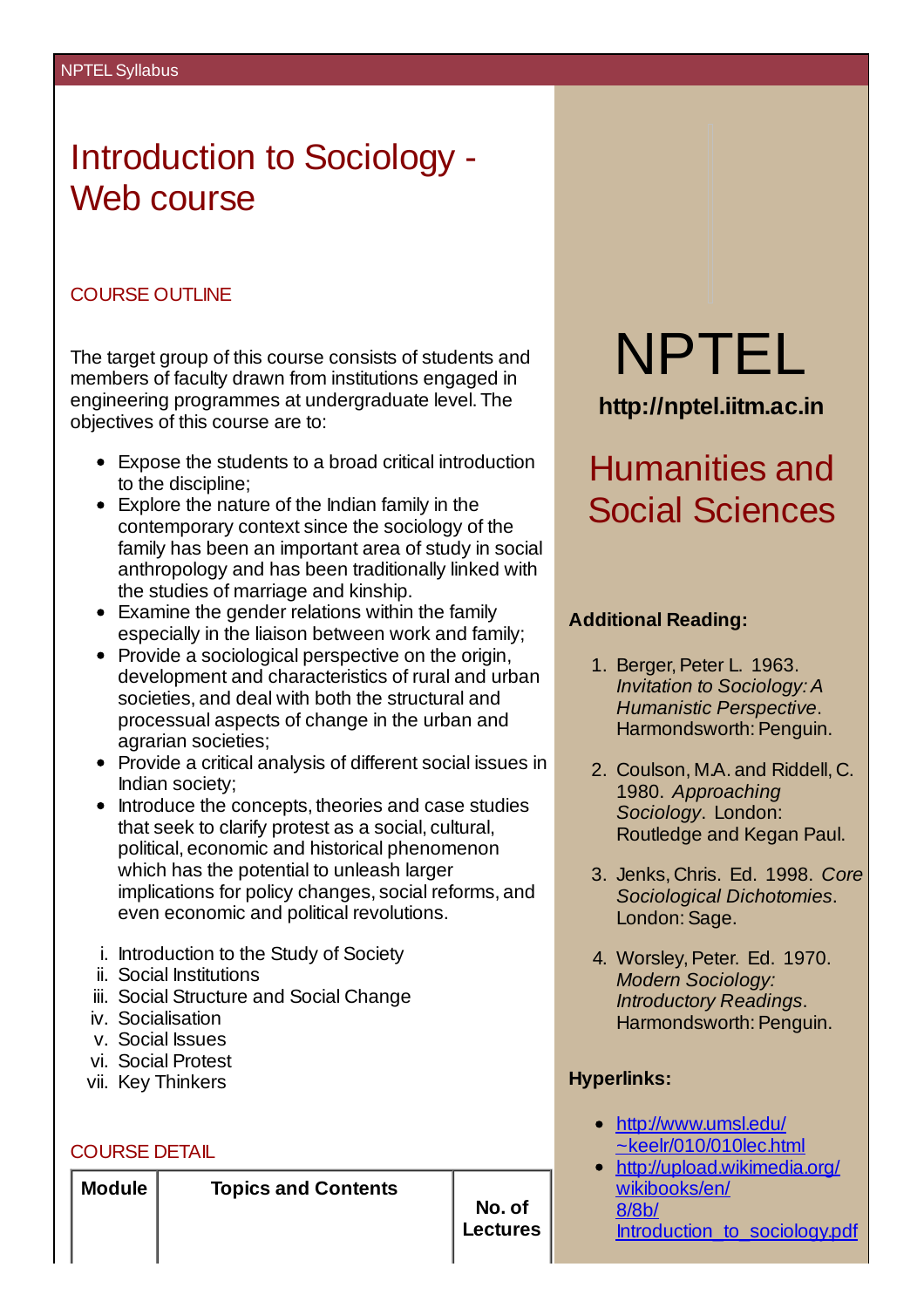| $\mathbf{1}$   | <b>Introduction</b><br>Origin of Sociology as a<br><b>Discipline</b><br>Sociological Methods<br>The Individual and Society<br>Institution, Community and<br>Association<br>Culture<br>The Sociology of Anomie:<br><b>Conformity and Deviance</b><br>Questions                                                                                                                  | 6 | <b>Coordinators:</b><br><b>Dr. Sambit Mallick</b><br>Department of Humanities and<br>Social SciencesIIT Guwahati |
|----------------|--------------------------------------------------------------------------------------------------------------------------------------------------------------------------------------------------------------------------------------------------------------------------------------------------------------------------------------------------------------------------------|---|------------------------------------------------------------------------------------------------------------------|
| $\overline{2}$ | <b>Institutions</b><br>Education<br>Religion<br>Kinship<br>Marriage<br>Family<br>Questions                                                                                                                                                                                                                                                                                     | 6 |                                                                                                                  |
| 3              | <b>Social Structure and Social</b><br>Change<br>Social Structure and Social<br><b>Change: Basic Concepts</b><br>Social Differentiation and<br>Social Stratification<br>Theoretical Perspectives on<br><b>Social Stratification</b><br><b>Systems of Stratification</b><br><b>Factors of Social Change</b><br>Rural-Urban Continuum:<br><b>Meaning and Context</b><br>Questions | 6 |                                                                                                                  |
| 4              | <b>Socialisation</b><br>Socialisation<br><b>Social Control</b><br>Social Roles and Identity<br>Questions                                                                                                                                                                                                                                                                       | 4 |                                                                                                                  |
| 5              | <b>Social Issues</b><br>Caste System in India<br>Race and Ethnicity<br>Religion and Society<br><b>Education and Society</b><br>Gender<br><b>Social Class</b><br>Questions                                                                                                                                                                                                      | 6 |                                                                                                                  |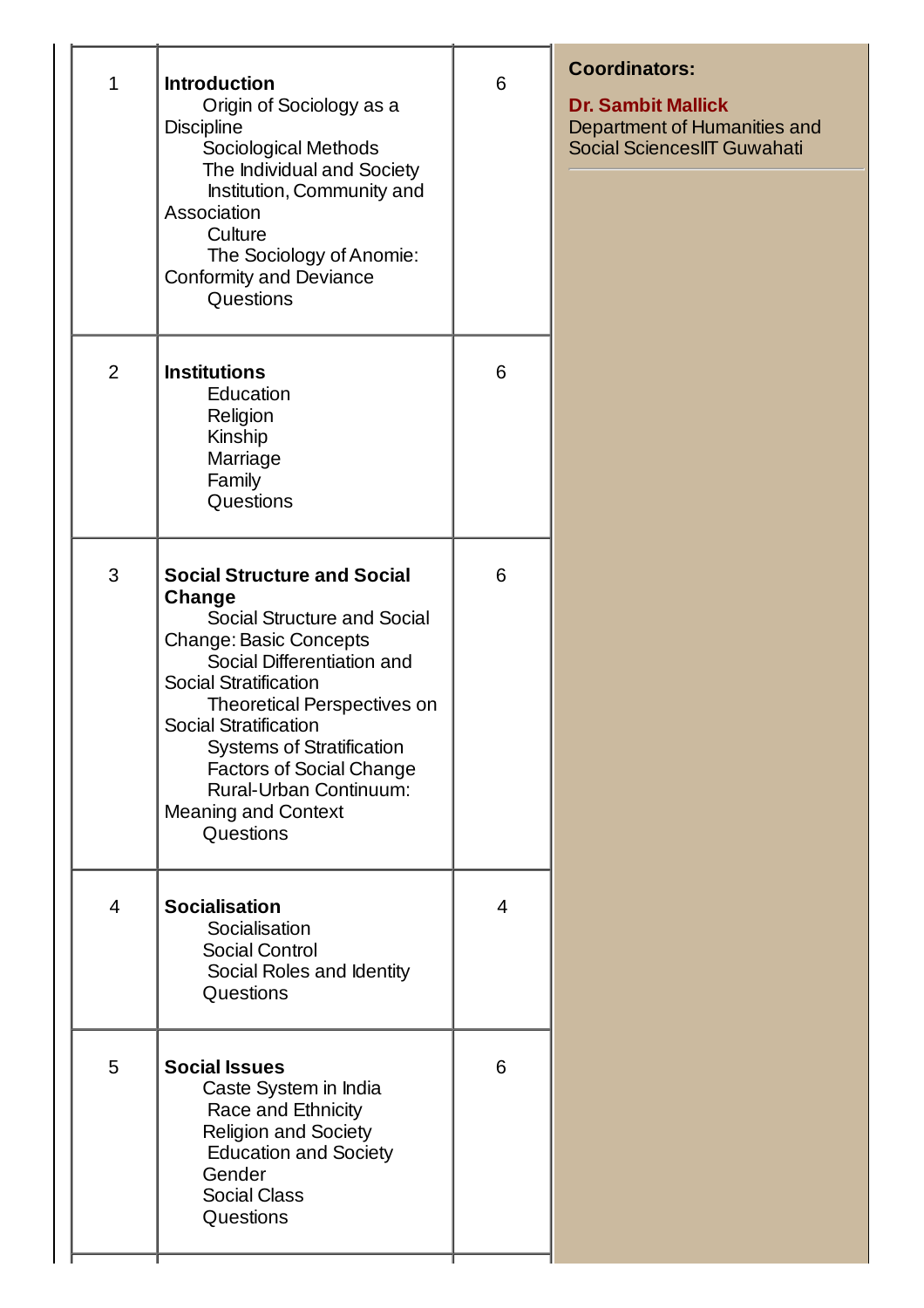| 6            | <b>Social Protests and Social</b><br><b>Movements</b><br>Social Protests and Social<br><b>Movements: An Overview</b><br>Social Movements: Causes<br>and Stages<br><b>Theories of Social</b><br><b>Movements</b><br>Social Movements in India<br><b>Identity Formation</b><br>Questions | 6  |
|--------------|----------------------------------------------------------------------------------------------------------------------------------------------------------------------------------------------------------------------------------------------------------------------------------------|----|
| 7            | <b>Key Thinkers</b><br>Sociological Theories: An<br>Overview<br><b>Auguste Comte and Herbert</b><br>Spencer<br>Emile Durkheim and Max<br>Weber<br><b>Karl Marx</b><br>Georg Simmel, Thorstein<br><b>Veblen and Karl Mannheim</b><br>Feminism and Sociological<br>Theory<br>Questions   | 6  |
| <b>Total</b> |                                                                                                                                                                                                                                                                                        | 40 |

### **References:**

 $\mathbf{I}$ 

 $\mathbf{I}$ 

- 1. A. Inkeles, *What is Sociology:An Introduction to the Discipline and Profession*, Prentice-Hall of India Private Ltd., 1977.
- 2. A. Giddens,*Sociology*,Polity Press, 2006.
- 3. T.B.Bottomore,*Sociology: A Guide to Problems and Literature*,Blackie and Sons Publishers, 1978.
- 4. R.M. MacIver and C.H.Page,*Society:An Introductory Analysis*, The Macmillan Co. India Pvt. Ltd., 1974.
- 5. R.Bierstedt, *The Social Order*, Tata McGraw-Hill Publishing Co. Ltd., 1970.
- 6. E.A. Ross,*Social Psychology*, Macmillan, 1921.
- 7. P. Uberoi, ed., *Family, Marriage and Kinship*,Asian Publishing House, 1993.